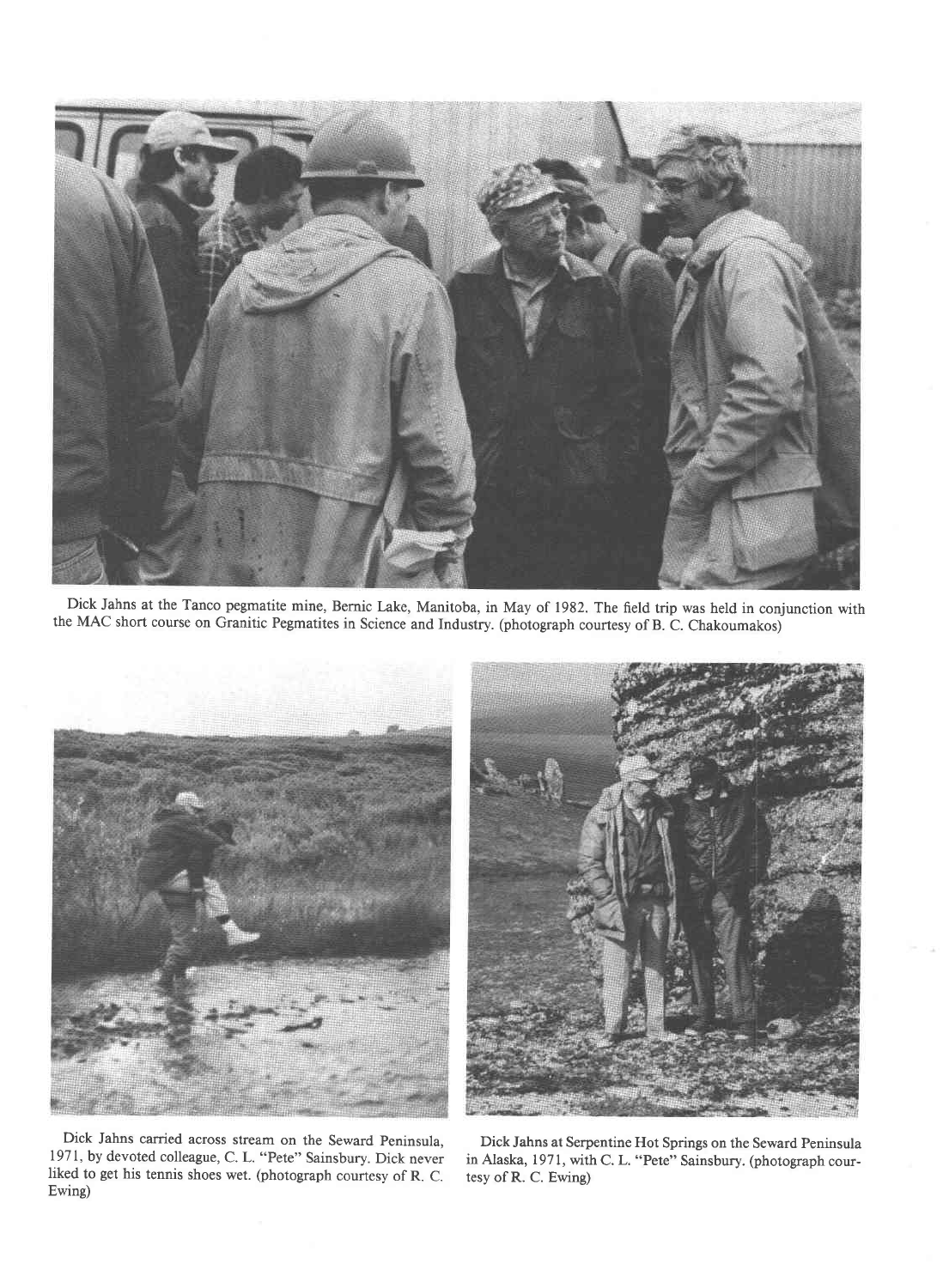# Introduction to the Jahns Memorial Issue

GORDON E. BROWN, JR.

Department of Geology, Stanford University, Stanford, California 94305

RODNEY C. EWING

Department of Geology, University of New Mexico, Albuquerque, New Mexico 87131

#### **ABSTRACT**

The Jahns Memorial Issue of the *American Mineralogist* honors the fundamental contributions of Richard H. Jahns to the study of granitic pegmatites and related rocks. This introduction summarizes some of the general features of granitic pegmatites and provides background and a literature guide to work already published about these rocks. It draws heavily from some of the classic studies by Jahns as well as from recent reviews. An oven'iew of the contributions made by Jahns to the study of granitic pegmatites is also presented. Each of the 30 contributions to the Jahns Memorial Issue is identified and grouped into one of four subdivisions. Some of the major unanswered questions concerning granitic pegmatites are discussed.

and controversy, particularly with regard to their origins. of granitic pegmatites has been used by Ginsburg et al. These holocrystalline rocks are typically characterized by (1979) as the basis for a simple but useful, fourfold clasextreme variations in grain size, ranging from very coarse sification: greater than 11 km (pegmatites associated with "giant" crystals (Jahns, 1953a) to fine groundmass crys- granulites of shield areas); between 7 and ll km (micatals, and have as their major constituents minerals com- bearing pegmatites commonly associated with metamormonly found in ordinary igneous rocks (Jahns, 1955a). phic rocks of the almandine-amphibolite facies); between Minor constituents of granitic pegmatites can include a 3.5 and 7 km ("rare-element" pegmatites commonly asvariety of unusual minerals; some of the latter are of eco- sociated with metamorphic rocks of the cordierite-amnomic importance, and these provided much of the im- phibolite facies); and between 1.5 and 3.5 km (pegmatites petus for the early study of pegmatites in the United States that contain miarolitic cavities or "pockets" and that are (see, e.g., Jahns, 1951). The estimated bulk composition commonly associated with granites or low-grade metaof many granitic pegmatites corresponds to thermally low morphic rocks). Granitic pegmatites occur in a variety of parts of the quaternary haplogranite system  $NaAISi<sub>3</sub>O<sub>s</sub>$ - shapes and sizes, ranging from veins several centimeters  $KAlSi<sub>3</sub>O<sub>8</sub>-SiO<sub>2</sub>-H<sub>2</sub>O$  (Jahns, 1982). across to large tabular bodies tens of square kilometers in

matites is the collection of papers edited by Cerny (1982b). the average shape of granitic pegmatites is "about like a These papers discuss numerous examples of granitic peg- lima bean." matites and illustrate their diversity with regard to age, Many granitic pegmatite bodies are internally zoned, distribution among different rock types, depth of forma- either symmetrically or asymmetrically, with respect to tion, size, shape, texture, internal zonation, bulk com- mineralogy, texture, and element distribution (see, e.g., position, and mineralogy. The generalizations made be- Cameron et a1.., 1949). Figure 1, taken from Jahns and low come from the study by Ginsburg et al. (1979) and Burnham (1969), illustrates three examples of this vertical the overview by Cerny (1982a). These rocks have a wide zonation, including concentric or symmetric zoning (Fig. age distribution, occurring in host rocks ranging in age  $1A$ ) and asymmetric zoning (Figs. 1B and C). Figure from 3900 Ma (metamorphosed Precambrian Greenland is a diagrammatic illustration of a zoned pegmatite that shield rocks) to 20 Ma (rocks of the Alpine orogenic belts). presumably formed from a hydrous silicate melt in the As examples, the pegmatites in the Black Hills of South presence of a free aqueous phase at shallow depth; the Dakota and most of the pegmatites of Colorado and New lowerportion or "footwall" represents a fine-grained, soda-Mexico are of Precambrian age (1800–1600 Ma), whereas rich aplite (sometimes referred to as "line rock" if it apthe well-known southern California pegmatites are hosted pears banded or layered). The middle portion shows the by Mesozoic (190-100 Ma) granitic to gabbroic rocks of quartz-rich core with open "pockets" that may contain the Southern California batholith. Granitic pegmatites are gem-quality tourmaline and beryl, quartz, alkali feldspars, associated with many different rock types, including mig- and a variety of accessory minerals. The upper portion matites, metamorphic rocks ranging from granulites to above the quartz core—the "hanging wall"—is rich in

GENERAL BACKGROUND greenschists, and igneous rocks ranging from gabbros to Granitic pegmatites have been the subject of much study granites. Variation in the estimated depth of formation The most comprehensive, recent review of granitic peg- outcrop area. Jahns (1974, pers. comm.) often stated that

1A) and asymmetric zoning (Figs. 1B and C). Figure 1B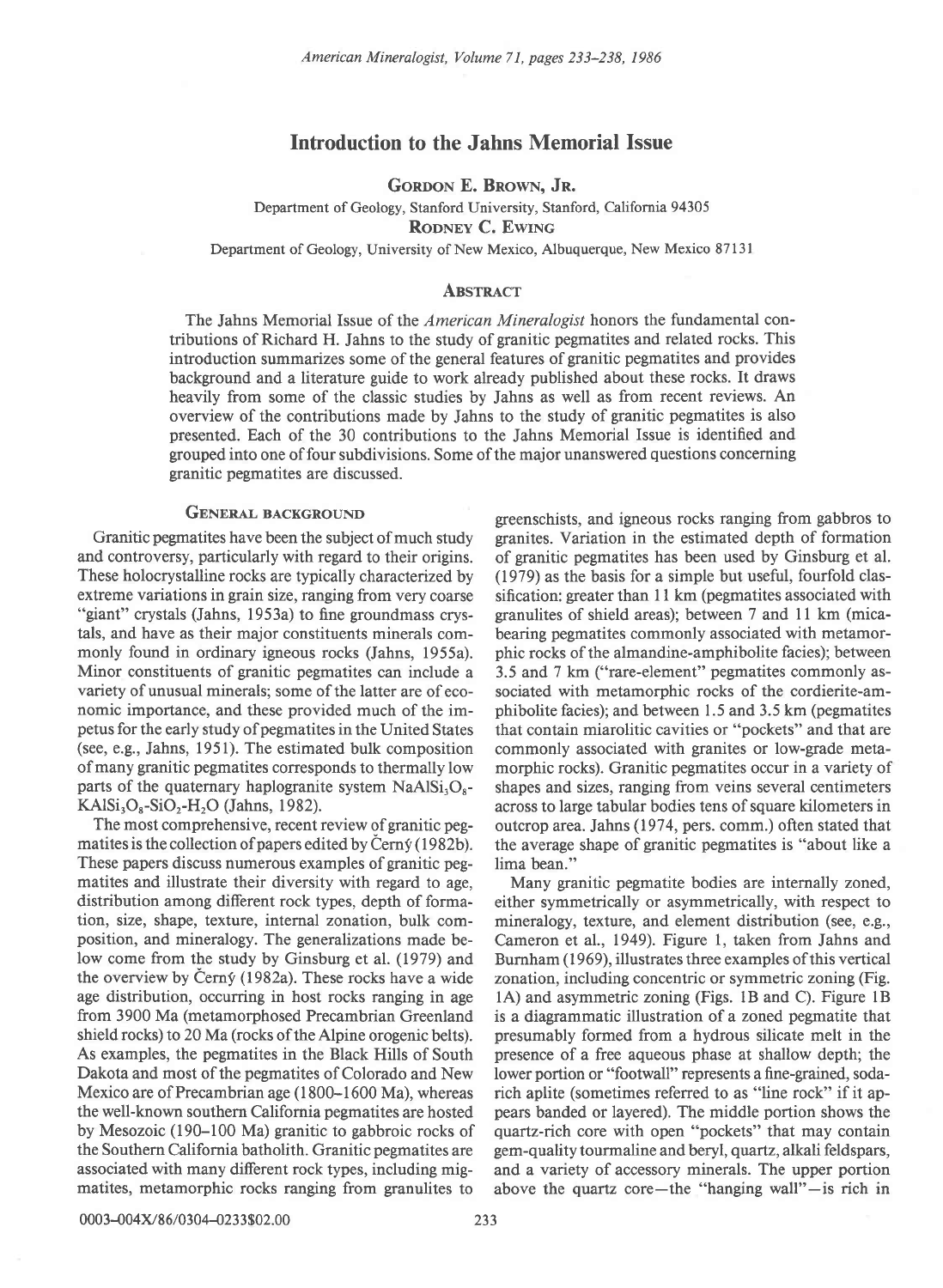

Fig. 1. Diagrammatic vertical sections of three types of zoned granitic pegmatite bodies. Fig. lA represents a symmetrically zoned miarolitic pod in a granite; the diameter is several centimeters. Fig. lB represents an asymmetrically zoned pegmatite dike with aplitic footwall portion; the thickness is several tens of centimeters. Fig. 1C represents an asymmetrically zoned pod-like body of pegmatite with granitoid outer portion; the thickness is several meters. From Jahns and Burnham (1969, fig. 5).

potassium feldspar, shown as the large, lath-shaped crystals. Figure lC also shows vertical asymmetry, but represents a zoned granitic pegmatite that formed from a hydrous silicate melt in the absence of a free aqueous phase at moderate depth; it also displays the general tendency of these zoned bodies for potassium enrichment upwards and sodium enrichment downwards. It is the internal segregation of granitic pegmatites that has stimulated much of the pegmatite research since 1960, including that of Dick Jahns.

A brief account of some of the theories of pegmatite formation is given in Smirnov (1976) and includes a discussion of the major differences between the genetic models of the Russian schools of Fersman and Zavaritsky and the American school of Jahns, Cameron, Landes, and others (see, e.g., Cameron etal., 1949). A more recent summary of the different hypotheses for pegmatite petrogenesis is given by Cerný (1982c). The most important genetic controversy has involved igneous versus metamorphic origins for some of the deeper-seated pegmatites, that grade into migmatites. Most of the North American pegmatite specialists belong to the igneous camp; however, in certain cases, metamorphic origins, involving recrystallization, anatexis, or replacement, are clearly indicated by field relations and compositional data. Refinements of these genetic models (see, e.g., Brown, 1982) have been primarily based on experimental work involving volatile-

containing silicate melts (e.g., Jahns and Burnham, 1969; Burnham and Davis, 1974); development and application ofequilibrium thermodynamic models derived from these experimental results (e.g., Burnham, l98l; Burnham and Nekvasil, 1986); analytical studies of element-zonation patterns within and around pegmatite bodies (e.g., Shearer et al., 1984; Walker et a1., 1986); and the application of phase equilibria (e.g., Stewart, 1978; London and Burt, 1982) and mineral, fluid-inclusion, and stable isotope geothermometry and geobarometry (e.g., Taylor et al., 1979). Some of these advances are represented by papers in this issue.

### THE JAHNS YEARS

Jahns' studies of granites and granitic pegmatites began before World War II with his field investigations of granite quarries in New England, particularly the Fletcher quarry in northeastern Massachusetts (Jahns, 1942; Jahns and Currier, 1952). During the war, Dick's energies were focused on the assessment of domestic sources of strategic materials (mica, lithium, tantalum, and beryllium) needed for the war efort (Jahns, l95l). These field investigations took him to the mineral deposits of Iron Mountain in the Sierra Cuchillo of south-central New Mexico (Jahns, 1944; Glass et al., 1944; Jahns, 1955b) and to the pegmatites of the White Picacho district of west-central Arizona (Jahns, 1952) and those of northern New Mexico. Most important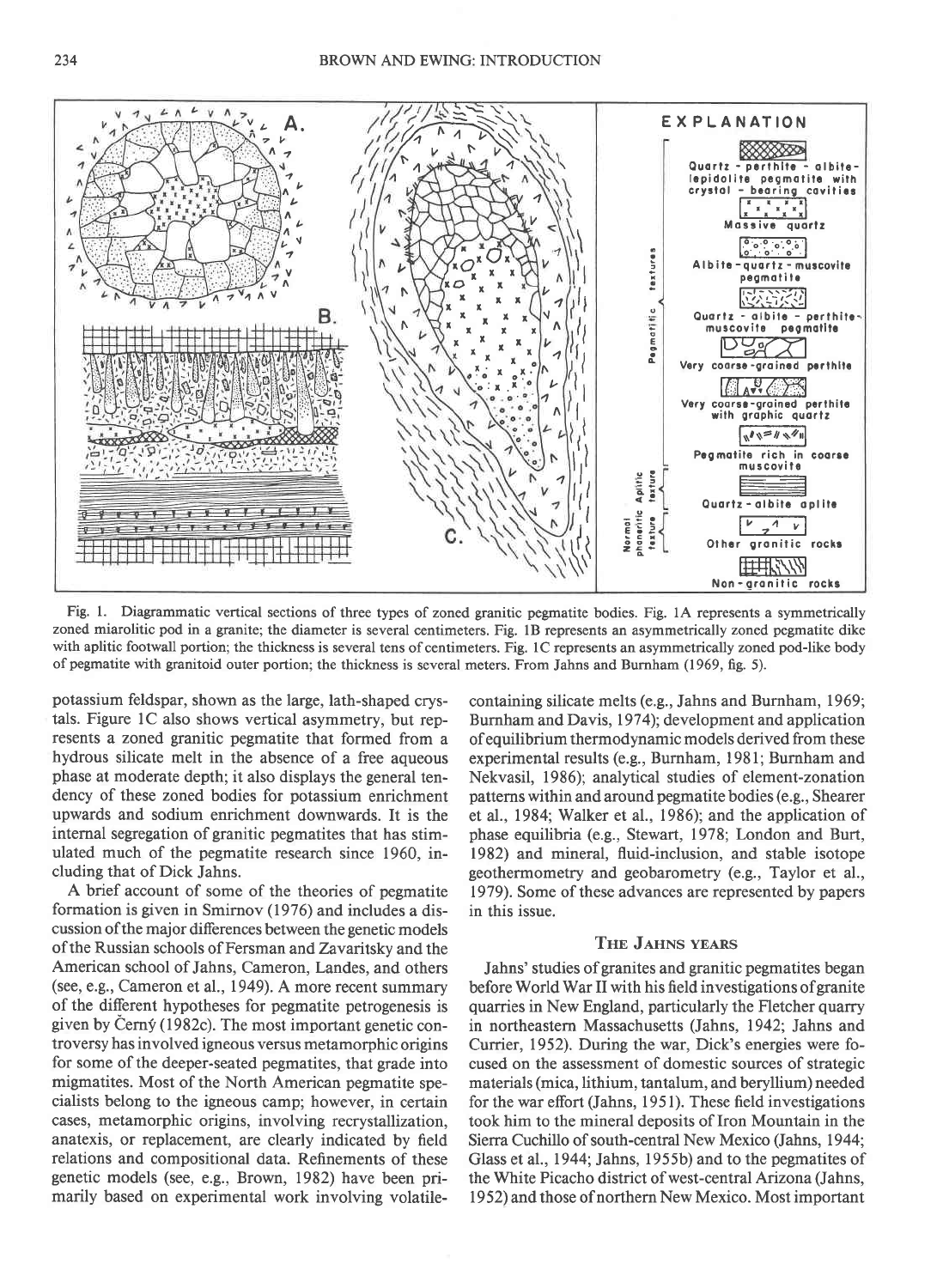among the latter were the lithium-beryllium-tantalumrich Harding pegmatite (Jahns, 1953a; Jahns and Ewing, 1976, 1977), the mica-bearing pegmatites of the Petaca district (Jahns, 1946,1974), and the Pidlite dike (Jahns, 1953b). In the case of the Harding pegmatite, over l0 000 kg of microlite concentrate (68 wt% Ta<sub>2</sub>O, and 7 wt%  $Nb<sub>2</sub>O<sub>5</sub>$ ) were produced between 1942 and 1947 to meet the critical wartime needs. Dick also played an important part in extensive field investigations by the U.S. Geological Survey ofmica deposits in the southeastern U.S. Piedmont (Jahns and Lancaster, 1950; Griffitts et al., 1953) and had a career-long love affair with the gem-bearing pegmatites of southern California (Jahns and Wright, 1951; Jahns et al., 1974; Jahns, 1953a, 1954, 1979; Stern et al., I 986).

Dick's success in much of his field work can be attributed in part to the long-term friendships he formed with the owners, operators, and "high-graders" of every pegmatite mine he visited; on more than one occasion, he was alerted to the discovery of a new "gem pocket" by the miner and rushed to the site to help excavate and carefully document its contents. These field studies provided Dick with a unique perspective about the mineralogy and internal structure of pegmatites that led to a series of classic papers (Cameron et al., 1949; Jahns, 1953a, 1953b). "The study of pegmatites" (Jahns, 1955a) contained a summary of his observations and ideas and established him as an international authority on granitic pegmatites and the leading proponent for their magmatic origin.

The unusual chemical zoning patterns that Dick observed and documented in his work on complex granitic pegmatites - as schematically illustrated on the relatively small scale of Figure 1B (the "logo pegmatite" on the cover of this issue)-led him to the first experimental studies of pegmatite systems in collaboration with C. Wayne Burnham (Jahns and Burnham,1957,1958, 1969; Burnham and Jahns, 1961, 1962). These landmark studies demonstrated the importance of an exsolved aqueous fluid phase in the transport and segregation of major elements like K and Na and led to the formulation of the wellknown and often-quoted "Jahns-Burnham" model for the evolution of granitic pegmatites (Jahns and Burnham, 1969). The basic postulates of this model involve crystallization of pegmatite minerals in the presence, successively, of a hydrous silicate melt, of melt and coexisting aqueous fluid, and finally, for relatively shallow pegmatites, of the supercritical fluid phase alone. The final-stage development of pegmatite "pockets"-some of which are lined with striking and highly valued crystals of tourmaline, beryl, and topaz, in addition to quartz, micas, and feldspar-can be qualitatively understood, in large part, by using this model (Jahns, 1982). However, the origin of the quartz core in such pegmatites remains incompletely understood (Burnham and Nekvasil, 1986).

Other important experimental work that Dick participated in during this period included several studies of crystallization in the granite-water system (Luth et al.,

1964; Steiner et al., 1975). Field observations remained central to Dick's work on pegmatites as shown by his many years of study at the Harding pegmatite in New Mexico (Jahns and Wright, 1944; Jahns, 1953a; Jahns and Ewing, 1976, 1977) and in the Pala district in southern California (Jahns and Wright, l95l; Jahns, 1979; Stern et al., 1986). The most complete and recent summary of Dick's ideas and observations on the genesis of complexly zoned granitic pegmatites was presented in a symposium on granitic pegmatites in Winnipeg, Canada (Jahns, 1982). In characteristic fashion and with his usual keen insights, this paper ends with 16 unanswered questions about the genesis of pegmatites. We hope that some of these questions are answered, in part, by papers in this special issue.

# ORGANIZATION AND CONTENTS OF THE **JAHNS MEMORIAL ISSUE**

The papers composing this special issue are divided into four sections: experimental studies; petrology, mineralogy, and geochemistry; structural, spectroscopic, and calorimetric studies of pegmatite minerals; and studies on related granitic rocks. Many of the contributors to this issue are former colleagues and students who were first introduced to granitic rocks, including pegmatites, by Dick. It is certainly due to Dick's influence that pegmatites of New Mexico and southern California figure prominently in this issue.

Because of the close collaboration between Dick and C. Wayne Burnham over a quarter century, it is fitting that the Jahns Memorial Issue begins with the paper by Burnham and Nekvasil on equilibrium properties of granite pegmatite magmas. This paper is a detailed account of Burnham's "quasi-crystalline" model of hydrous aluminosilicate melts that can be used to predict equilibrium melt properties, particularly for volatile-containing systems. In some respects it represents a quantitative extension of the "Jahns-Bumham" model for pegmatite evolution. R. Luth and Boettcher extend the discussion of volatile components in silicate melts to include  $H_2$ , on the basis of their experimental studies of albite, diopside, and quartz melting in the presence of  $H_2O-H$ , vapors, and consider its effect on melting relations. The effect of the BeO component on the phase equilibria in a hydrous aluminosilicate melt is documented by Barton; these phase relations provide constraints on the temperatures and activities of silica and alumina during the formation of Becontaining pegmatites and greisens. Huang and Wyllie have contributed an experimental study of the gabbrotonalite-granite-water system in which they evaluate fractionation trends of hydrous magmas responsible for the formation of the calc-alkaline rock series. Constraints on the origin of A-type granites are provided by the experimental study of Clemens et al. Crystal-growh experiments in simplified, hydrous, granitic pegmatite systems are presented in studies ofgraphic granite by Fenn, quartz morphologies by Swanson and Fenn, intergrown ternary feldspars by Petersen and Lofgren, and phosphates by Shigley and Brown. These studies are useful for placing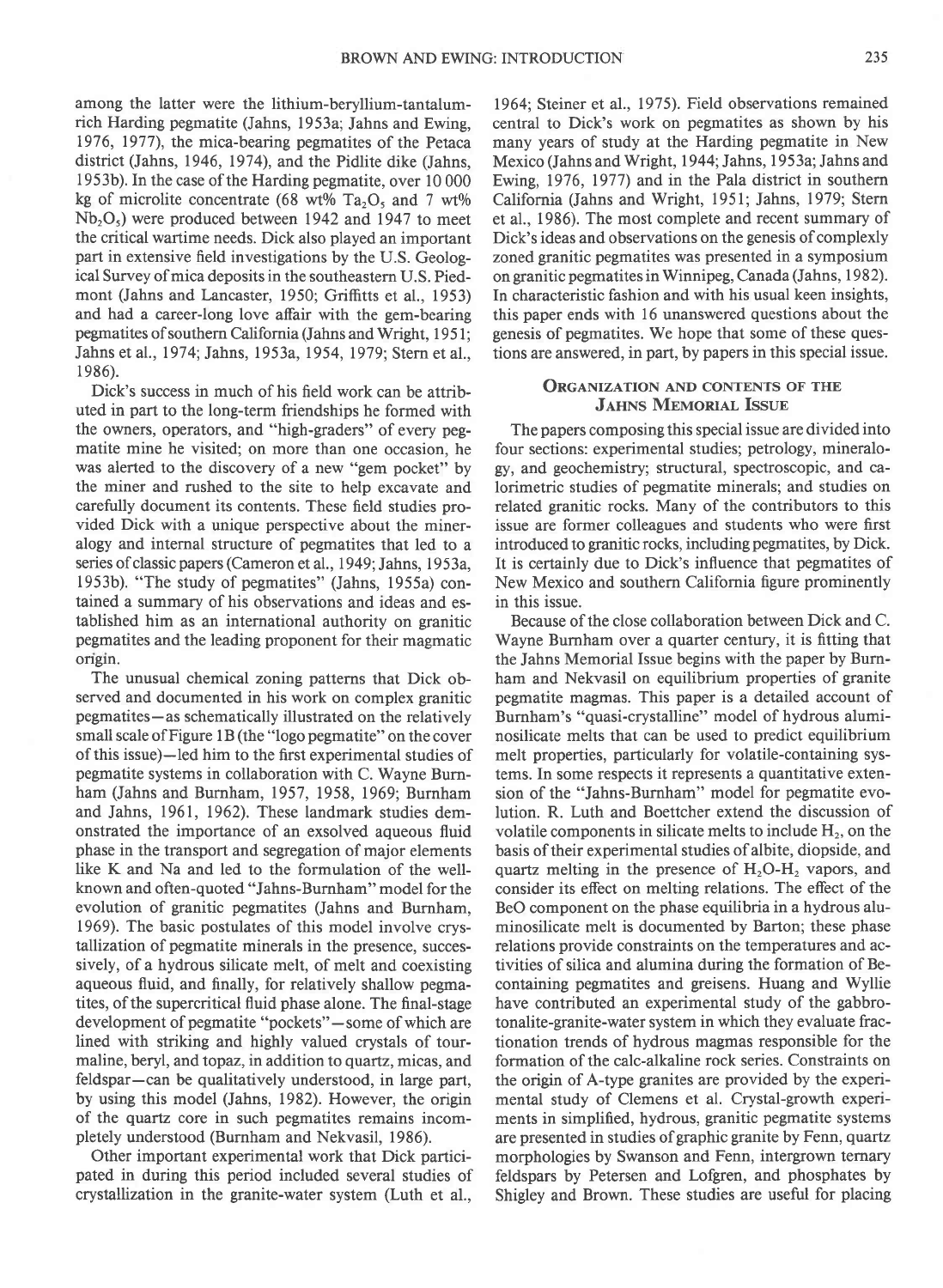constraints of temperature, pressure, and water contents on crystal growth in pegmatites. The final paper in this section by Long and W. Luth models Ba zoning during the crystallization of K-feldspar megacrysts in granitic rocks.

The second section of the Jahns Memorial Issue is devoted to the petrology, mineralogy, and geochemistry of granitic pegmatites, with special emphasis on the petrogenesis of particular pegmatite bodies. London uses fluidinclusion data and phase relations to trace the transition from magmatic to hydrothermal conditions in the Tanco mine, Manitoba, Canada. In a second paper, London considers the effect of tourmaline crystallization on pocket formation and suggests that the appearance of tourmaline governs the timing and extent of  $H<sub>2</sub>O$  exsolution from pegmatitic melts. Stern et al. document the mineralogy of the pocket zone of the Little Three pegmatite, Ramona, California, and present a solution-mineral equilibrium thermodynamic model for the geochemical evolution of the major pegmatite-aplite mineral assemblages. Foord et al. provide the first detailed description of the mineralogy of "pocket" clays from the pegmatites of San Diego County, California. The internal evolution of the Tin Mountain pegmatite, Black Hills, South Dakota, is documented by Walker et al. in their study of major and trace elements and oxygen isotopes. Nabelek presents a trace-element fractionation model for the granophyres and aplites of the Notch Peak granitic stock, Utah, which demonstrates that rocks resulting from fractionation of anhydrous melts can be distinguished from those crystallized in the presence ofaqueous fluids. Jolliffet al. use compositional variations of tourmalines to determine the crystallization sequence and differentiation mechanism of the Bob Ingersoll pegmatite, Black Hills, South Dakota. In a similar study, Černý et al. use Nb- and Ta-bearing oxides to determine the fractionation trends in the Greer Iake pegmatitic granite, southeastern Manitoba, Canada, and show that the concentrations of Ti and Sc in the contact aureole are due to internal fractionation rather than assimilation. In contrast, Shearer et al. found extensive element-dispersion halos around several Black Hills, South Dakota, pegmatites caused by fluid transport out of the pegmatite system,

The third section presents compositional, structural, spectroscopic, and calorimetric data for selected major and accessory pegmatite minerals. Moore, in a new look at quartz and structurally related minerals such as steenstrupine, cerite, and rhabdophane, demonstrates that "there will always arise a need for another paper on quartz." Lumpkin et al. demonstrate in a detailed analysis of the compositional variations and radiation damage of microlito from the Harding pegmatite, New Mexico, that "there will never be the need for another paper on microlite" (Jahns, 1985, pers. comm.). In a high-temperature crystal-structure study, Brown and Mills present the results of an investigation of the high-temperature crystal chemistry and structural expansion of a hydrous, Cs-rich beryl from the Harding pegmatite, New Mexico. The heat capacities and derived entropies and free energies of for-

mation of the Be-containing pegmatite minerals beryl, phenakite, euclase, bertrandite, and chrysoberyl are given in a paper by Hemingway et al. The causes of color in smoky quartz (Partlow and Cohen) and an unusual Mnrich, yellow tourmaline (Rossman and Mattson) are explained by optical absorption spectroscopy. This section concludes with a mineralogical description of a new mineral, minasgeraisite, named after the famous Brazilian pegmatite province, Minas Gerais (Foord et a1.).

The Jahns Memorial Issue concludes with several papers on the petrology and textural variations of granitic rocks and one paper on the structural setting of pegmatites. O'Brient documents an example of arrested plutonic development in a shallow volcanic complex in Rabb Park, New Mexico, with rock types ranging from tuff to pegmatite. McMillan uses the Jahns-Burnham model for the evolution of pegmatites to explain the development of miaroles in the albite porphyry of Cuchillo Mountain, New Mexico. On a larger scale, Barker et al. describe petrologic variations across the Coast batholith from Haines, Alaska, to Tutchi Lake, British Columbia, and suggest that this complex is part of a broad and long-lived magmatic arc formed above subducting plates of the Pacific basin. Brisbin describes the shape and orientation of pegmatite bodies as a function of fluid pressure, rheological state of the host rocks, lithostatic and directed stresses, pore-water pressures, strength and ductility anisotropies, and dilational directions.

#### **FUTURE PROSPECTS**

It should be clear from the papers in this issue that the subject of pegmatites and their genesis is still an active and diverse field of research with important economic consequences. Pegmatites may become a principal source of metals for high-technology materials, such as glassceramics (Li), electronic photomultipliers (Rb and Cs), high-strength alloys (Be, Nb, Ta), and cutting tools and filaments in electronic devices (W).The diversity of pegmatite research includes field, analytical, and experimental approaches, all of which were employed by Dick Jahns in his long-term study of pegmatites and related rocks. Recent work has also included modeling of mineral-melt fractionation and equilibria, as well as the thermodynamic properties of pegmatitic melts. In spite of the numerous studies of pegmatites, including those appearing in this issue, there are many basic questions concerning pegmatite genesis that remain unanswered or only partially answered (Jahns, 1982). The more important of these include the causes of the asymmetry of the zonal structure of pegmatite bodies, the profound segregation of constituents resulting in nearly monomineralic zones of giant crystals, the enormous diferences in grain size of the same or contemporary minerals in the same pegmatite zone, and the origin and composition of pegmatitic melts. In November of 1985, as we conclude this introduction to the Jahns Memorial Issue, we hope that answers to some of these questions will be presented and new questions will be asked during the Symposium on Granites, Peg-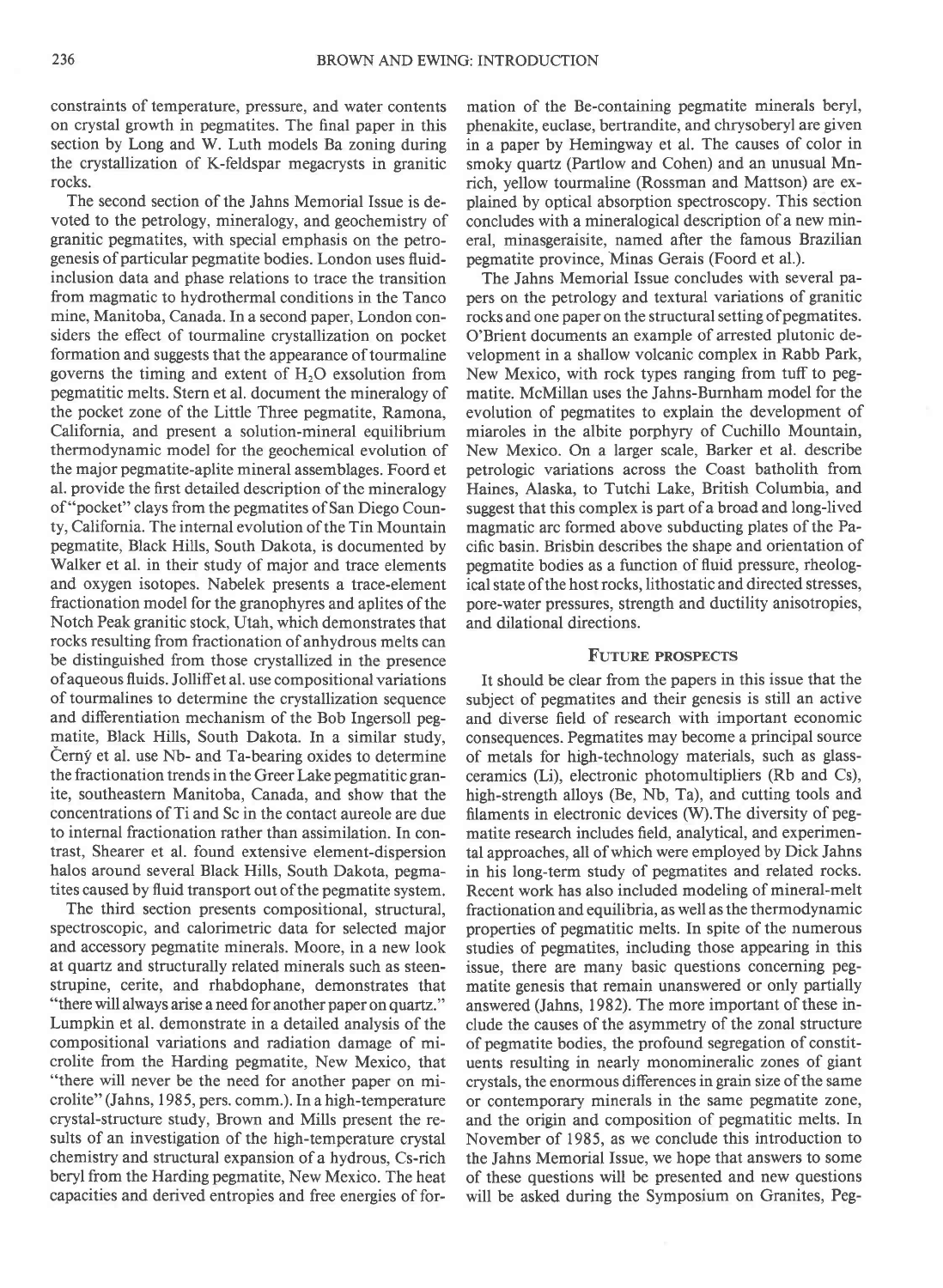matites, and Skarns at the l4th General Meeting of the International Mineralogical Association to be held on July l3-14, 1986, at Stanford University.

### ACKNOWLEDGMENTS

Although saddened by the loss of a close friend, colleague, mentor, fellow practical joker, and teller of the best jokes and anecdotes, we are honored to have this opportunity to pay tribute to the late Richard H. Jahns, who introduced both of us to the subject of pegmatites. Some of the best times either of us can remember were had on field trips led by Dick to the pegmatites of southern California and New Mexico. We also wish to acknowledge the efforts and patience of the contributors to this volume and thank many referees who responded to our requests for rapid reviews in a positive fashion. Brown wishes to thank Laura Stern for a quick and helpful review of this manuscript and the School of Earth Sciences at Stanford for providing financial support to cover the costs of preparing this manuscript as well as xeroxing and postage costs. Ewing expresses a special thanks to B. C. Chakoumakos and G. R. Lumpkin who kept the research going while he edited manuscripts for this volume. Thanks are also due former Editor of the American Mineralogist, Mike Holdaway, for his support, advice, and hard work during most of the preparation of this issue. Jim Munoz took over the Editorship during the final stages of organization of the issue and is also thanked for his help and advice. Finally, the Mineralogical Society of America is acknowledged for providing endowment support for the production of the Jahns Memorial Issue.

## **REFERENCES**

- Brown, G.E., Jr., Ed. (1982) The mineralogy of pegmatites. American Mineralogist, 67, 180-189.
- Burnham, C. Wayne. (1981) The nature of multicomponent aluminosilicate melts. In D.T. Rickard and F.E. Wickman. Eds.. Chemistry and geochemistry of solutions at high temperatures and pressures, physics and chemistry of the earth, 13 and 14, 197-229. Pergammon Press, New York.
- Burnham, C. Wayne, and Davis, N.F. (1974) The role of H,O in silicate melts: II. Thermodynamic and phase relations in the system  $NaAlSi<sub>3</sub>O<sub>8</sub>-H<sub>2</sub>O$  to 10 kbar, 700 to 1100°C. American Journal of Science, 274, 902-940.
- Burnham, C. Wayne, and Jahns, R.H. (1961) Experimental studies of pegrnatite genesis: The composition of pegmatite fluids. (abs.) Geological Society of America Special Paper 68, 143- 144.
- $(1962)$  A method of determining the solubility of water in silicate melts. American Journal of Science, 260,721-745.
- Burnham, C. Wayne, and Nekvasil, Hanna. (1986) Equilbrium properties of granite pegmatite magmas. American Mineralogist,7l, 239-263.
- Cameron, E.N., Jahns, R.H., McNair, A.H., and Page, L.R. (1949) Internal structure of granitic pegmatites. Economic Geology Monograph 2.
- Černý, Petr. (1982a) Anatomy and classification of granitic pegmatites. In P. Cerný, Ed., Granitic pegmatites in science and industry, l-39. Mineralogical Association of Canada Short Course Handbook 8.
- Ed. (1982b) Granitic pegmatites in science and industry. Mineralogical Association of Canada Short Course Handbook 8.
- $(1982c)$  Petrogenesis of granitic pegmatites. In P. Cerny, Ed., Granitic pegnatites in science and industry, 405-461. Mineralogical Association of Canada Short Course Handbook 8.
- Ginsburg, A.I., Timofeyev, LN., and Feldman, L.G. (1979) Principles ofgeology of the granitic pegmatites. (in Russian) Nedra, Moscow.
- Glass, J.J., Jahns, R.H., and Stevens, R.E. (1944) Helvite and danalite from New Mexico and the helvite group. American Mineralogist, 29, 163-191.
- Grifrtts, W.R., Heinrich, E.w., Jahns, R.H., Klepper, M.R., Lemke, R.W., and Olson, J.C. (1953) Mica deposits of the Southeastern Piedmont. U.S. Geological Survey Professional Paper 248.
- Jahns, R.H. (1942) Origin of the Ayer granodiorite in the Lowell area, Massachusetts. American Geophysical Union Transactions.23. 341-342.
- (1944) Beryllium and tungsten deposits of the Iron Mountain district. Sierra and Socorro Counties, New Mexico. U.S. Geological Survey Bulletin 945-C, 45-79.
- (1946) Mica deposits of the Petaca district, Rio Arriba County, New Mexico. New Mexico Bureau of Mines and Mineral Resources Bulletin, 25.
- (1951) Geology, mining, and uses of strategic pegmatites. American Institute of Mining, Metallurgical, and Petroleum Engineers Transactions, 190, 45-59.
- (1952) Pegmatite deposits of the White Picachio district, Maricopa and Yavapai Counties, Arizona. Arizona Bureau of Mines Bulletin 162.
- (1953a) The genesis of pegmatites. I. Occurrence and origin of giant crystals. American Mineralogist, 38, 563-598.
- (1953b) The genesis of pegmatites. II. Quantitative analysis of lithium-bearing pegmatite from Mora County, New Mexico. American Mineralogist, 38, 1078-1 112.
- (1954) Pegmatites of southern California. California Division of Mines Bulletin 170, 37-50.
- (1955a) The study of pegmatites. Economic Geology 50th Anniversary Volume, 1025-1130.
- -(1955b) Geology ofthe Sierra Cuchillo, New Mexico. New Mexico Geological Society, Sixth Field Conference, Guidebook of South-Central New Mexico, 158-174.
- (1974) Structural and petrogenetic relationships of pegmatites in the Petaca district, New Mexico. New Mexico Geological Society Guidebook, 25th Field Conference, Ghost Ranch,  $371 - 375.$
- (1979) Gem-bearing pegmatites in San Diego County, California: The Stewart mine, Pala district, and the Himalaya mine, Mesa Grande district. In P.L. Abbott and V.R. Todd, Eds., Mesozoic crystalline rocks: Peninsular Ranges batholith and pegmatites, Point Sal ophiolite, 3-38. Geological Society of America Annual Meeting, San Diego, San Diego State University, California.
- $-$  (1982) Internal evolution of pegmatite bodies. In P. Cerny, Ed., Granitic pegmatites in science and industry, 293-327. Mineralogical Association of Canada Short Course Handbook 8.
- Jahns, R.H., and Burnham, C. Wayne. (1957) Preliminary results from experimental melting and crystallization of Harding New Mexico pegmatite. (abs.) Geological Society of America Bulletin,68, l75l-1752.
- (1958) Experimental studies of pegmatite genesis: Melting and crystallization of granite and pegmatite. (abs.) Geological Society of America Bulletin, 69, 1592-1593.
- (1969) Experimental studies of pegmatite genesis: I. A model for the derivation and crystallization of granitic pegmatites. Economic Geology, 64, 843-864.<br>Jahns, R.H., and Currier, L.W. (1952) Geology of the "Chelms-
- ford granite" area. Geological Society of America, 65th Annual Meeting, Guidebook for Field Trips in New England, 103-117.
- Jahns, R.H., and Ewing, R.C. (1976) The Harding mine, Taos County, New Mexico, New Mexico Geological Society Guidebook, 27th Field Conference, Vermejo Park, 263-276.
- (1977) The Harding mine, Taos County, New Mexico. Mineralogical Record, 8, 115-126.
- Jahns, R.H., and Lancaster, F.W. (1950) Physical characteristics of commercial sheet muscovite in the southeastern United States. U.S. Geological Survey Professional Paper 225.
- Jahns, R.H., and Wright, L.A. (1944) The Harding beryllium-